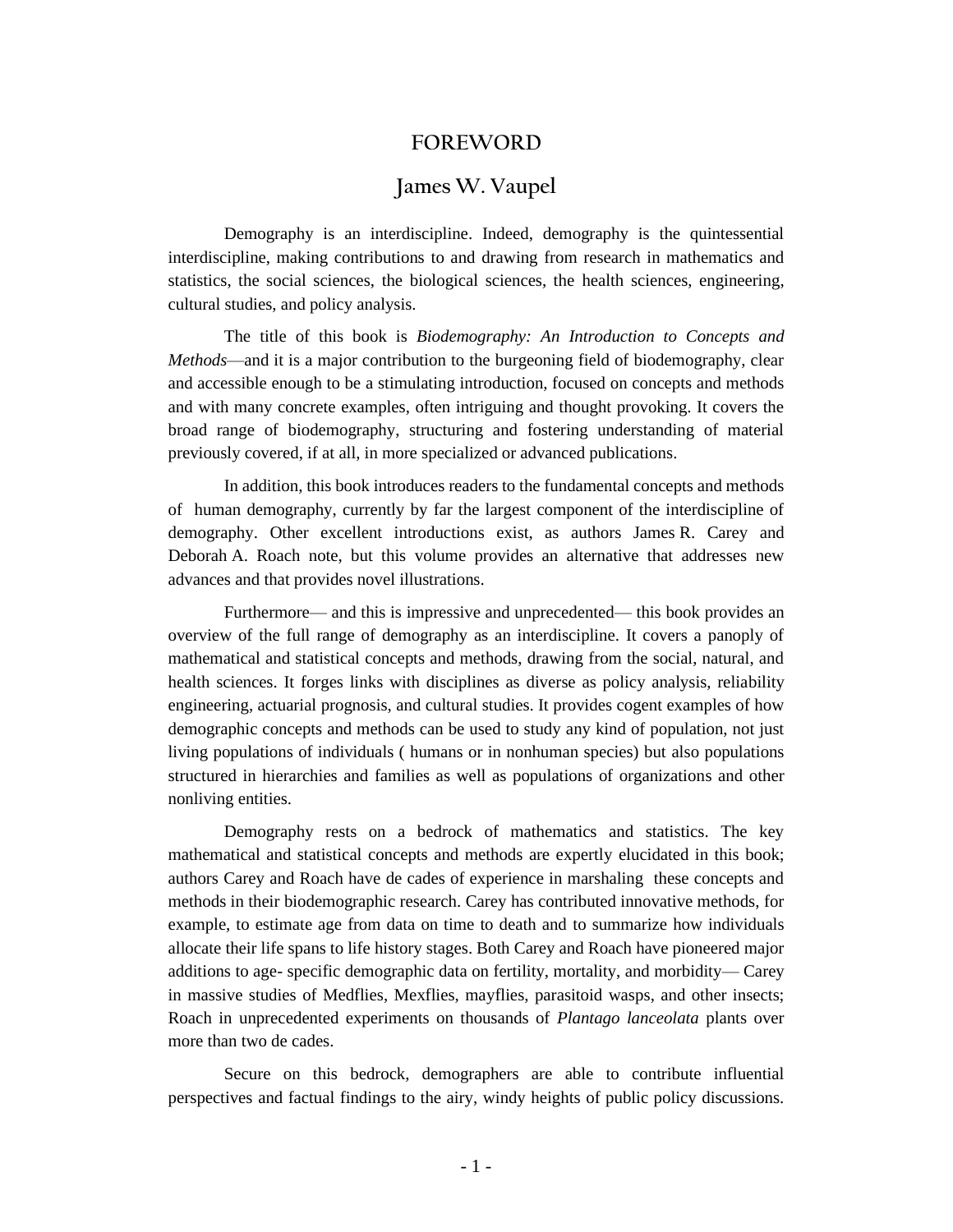This important role is touched on several times in this book, especially in the discussion in chapter 10 of biological control, population harvesting, and conservation. The treatment of pressing public policy issues is balanced and nuanced, and the value of demographic concepts and findings in shedding light on the issues is cogently laid out—in contrast to the heated arguments and fiery rhetoric that often characterize public discussions of, say, how Medflies should be controlled in California or how elephant populations should be culled in South Africa.

The main thrust of this book is to advance the field of biodemography, a field with deep historical roots in demography that is currently thriving and that seems likely to become a component of demography as important as its social science components. Dobzhansky famously observed that nothing in biology makes sense except in the light of evolution. Because evolution is driven by— and drives— birth and death rates, it is equally valid that nothing in evolution makes sense except in the light of demography. And to a considerable extent vice versa— much in demography, especially age patterns of fertility and mortality, makes sense only in the light of evolution. Two related kinds of research at the intersection of demography and biology are important. First, populations of a nonhuman species can be studied using concepts and methods also used to study human populations. Second, broad analyses can be conducted across many species to uncover basic regularities, as well as key differences, among species that govern life, including human life. Such knowledge of par tic u lar species and of overarching patterns can be used to shed light on fundamental evolutionary processes. This is basic science. On the other hand, the twin sources of knowledge can also be used to advance conservation biology and the protection of endangered species. This is applied science. Carey and Roach cover the range of studies of par tic u lar species, comparative studies across species, studies of evolutionary processes, and studies of practical importance in managing species and averting species extinction.

In the biological sciences, molecular biology has over recent de cades become more and more prominent. It is possible for demographers to make contributions to the study of populations of molecules and cells, for example, the study of the origin and growth of a cancer, and some research on this has started. Historically, a closer link ties population biology (including ecology and life history biology) with demography. The pioneers of these fields— Aristotle and Darwin— are still heroes of biology. Interest in studying populations of individuals is certainly growing; this book provides the tools— the concepts and methods— for analyzing populations. One sign of the renaissance of population studies in biology was the founding, a few years ago, of the Evolutionary Demography Society, of which Roach is past president.

The term biodemography is sometimes used to describe two different fields of study—biological demography, as discussed above, and biomedical demography, which is focused on human health. This book gives greater attention to biological demography but does not neglect biomedical demography. In par tic u lar, two sections of chapter 8 cover basic aspects of health demography— namely, active life expectancy and multipledecrement life tables. Attention to health demography continues in chapter 10, but with an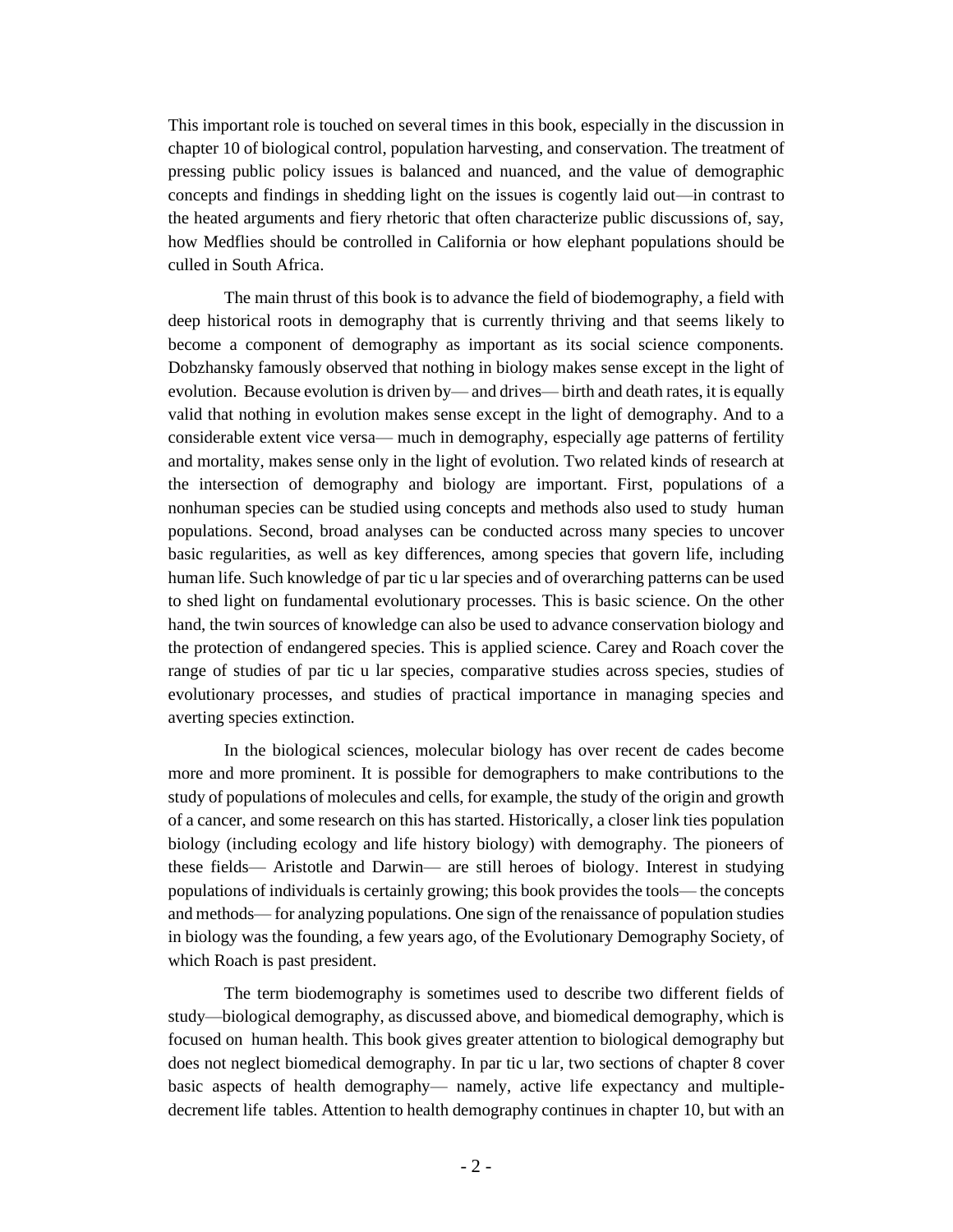emphasis on the health of nonhuman species. Other aspects of biomedical demography are also covered, including some epidemiological examples, in chapter 11.

A major strength of this book is its wealth of more than 200 illustrations. The authors have chosen these illustrations with care and thought to enhance conceptual and methodological clarity. They use a variety of graphs and schematics that are useful not only for understanding the material illustrated but also for illustrating best practices in the visualization of demographic information. In the appendixes on visualization of demographic data and visualization rules of thumb, they capture the gist of how to visualize demographic information.

Another major strength of this book is the choice of examples. The range of these examples is impressive, as noted above, but perhaps even more important, the examples are almost all interesting, stimulating, and thought provoking. Chapter 11 is a tour de force of 87 terse examples, ranging from survival pills to forensic entomology.

It was a great plea sure for me to read the draft of this book because it got better the more I read. The material covered in the first chapters is explained in a highly competent manner. As the basics are explained, it then becomes possible to introduce more innovative and more creative topics. So the first part of the book is satisfying in the knowledge conveyed; the second part of the book is stimulating in the new horizons opened up. The first part of the book, however, does much more than simply cover standard material any demographer should know: it introduces some basic concepts and methods that are power ful but generally not covered in overviews.

For example, all populations are heterogeneous and individuals of the same sex and age and at the same location may face radically different reproductive opportunities and mortality hazards. Surviving populations are transformed as those at greatest risk of some event drop out. Hence, under lying patterns of demographic events for individuals differ qualitatively from observed patterns for those remaining in the population. Demographers are interested in how the chance of reproduction or the risk of death changes with age for individuals, but they can only observe the changes for changing populations. This is a fundamental problem of demographic analysis that Carey and Roach tackle.

They also cover other topics not found in most demography or population biology books. These include stage- structured populations, stochastic rates of growth, two- sex models, kinship models, and thanatological demography.

A treasure chest of gems enrich all the chapters of this book— short discussions that capture the essence of an important concept or method. An excellent example is the discussion at the onset of chapter 3 of age- specific survival (which is the mea sure currently used by almost all biologists studying patterns of mortality over age) versus agespecific mortality (which is the mea sure demographers use). Carey and Roach persuasively explain why biologists should stop using age- specific survival and start using age- specific mortality. They make their case in a few cogent sentences that every biologist who uses age- specific survival should read.